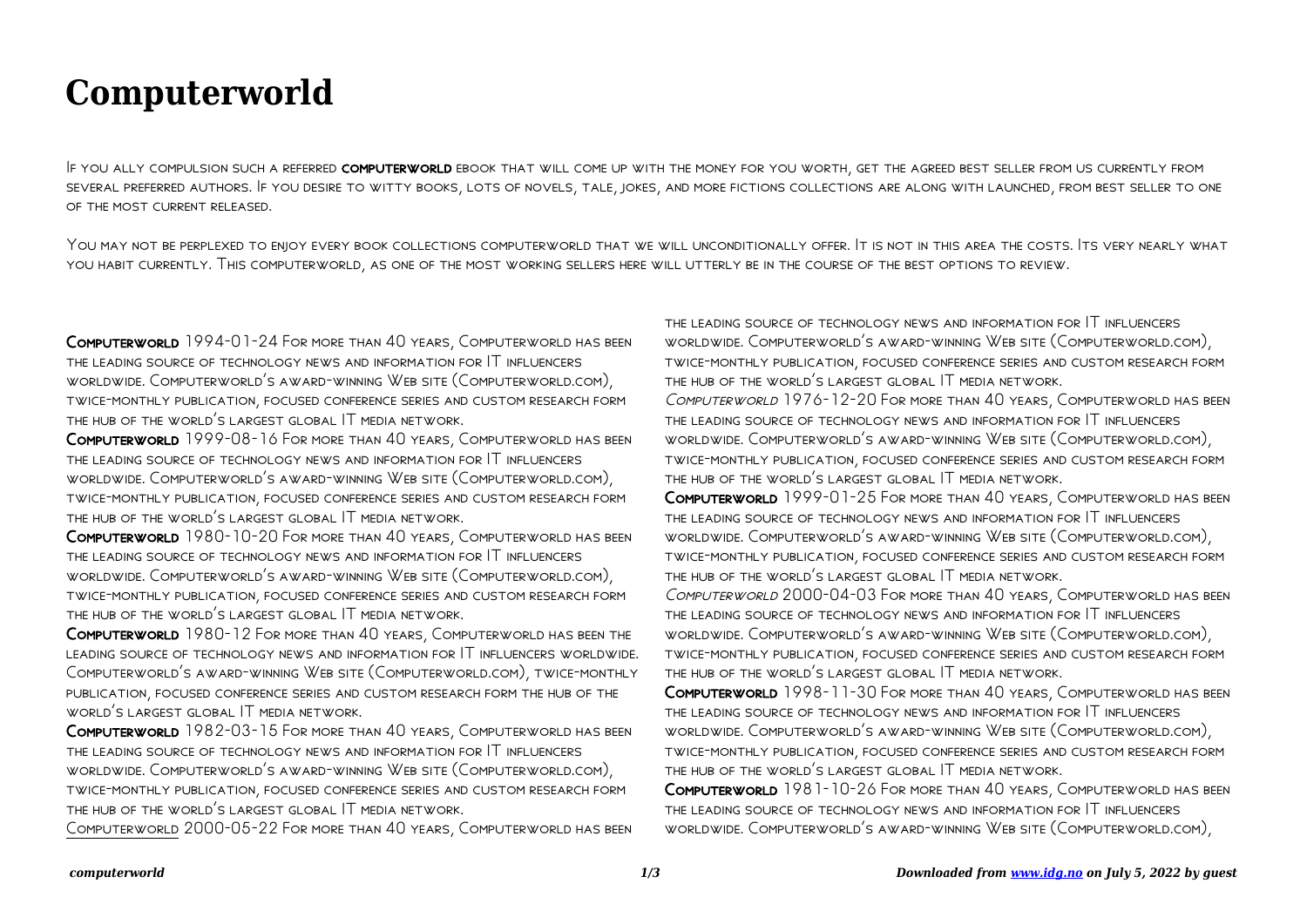twice-monthly publication, focused conference series and custom research form the hub of the world's largest global IT media network.

Computerworld 1982-06-07 For more than 40 years, Computerworld has been the leading source of technology news and information for IT influencers worldwide. Computerworld's award-winning Web site (Computerworld.com), twice-monthly publication, focused conference series and custom research form the hub of the world's largest global IT media network.

Computerworld 1984-05-21 For more than 40 years, Computerworld has been the leading source of technology news and information for IT influencers worldwide. Computerworld's award-winning Web site (Computerworld.com), twice-monthly publication, focused conference series and custom research form the hub of the world's largest global IT media network.

Computerworld 1985-04-22 For more than 40 years, Computerworld has been the leading source of technology news and information for IT influencers worldwide. Computerworld's award-winning Web site (Computerworld.com), twice-monthly publication, focused conference series and custom research form the hub of the world's largest global IT media network.

Computerworld 1980-05-05 For more than 40 years, Computerworld has been the leading source of technology news and information for IT influencers worldwide. Computerworld's award-winning Web site (Computerworld.com), twice-monthly publication, focused conference series and custom research form the hub of the world's largest global IT media network.

Computerworld 2001-12-10 For more than 40 years, Computerworld has been the leading source of technology news and information for IT influencers worldwide. Computerworld's award-winning Web site (Computerworld.com), twice-monthly publication, focused conference series and custom research form the hub of the world's largest global IT media network.

Computerworld 1993-06-21 For more than 40 years, Computerworld has been the leading source of technology news and information for IT influencers worldwide. Computerworld's award-winning Web site (Computerworld.com), twice-monthly publication, focused conference series and custom research form the hub of the world's largest global IT media network.

Computerworld 1986-10-27 For more than 40 years, Computerworld has been the leading source of technology news and information for IT influencers worldwide. Computerworld's award-winning Web site (Computerworld.com), twice-monthly publication, focused conference series and custom research form the hub of the world's largest global IT media network.

Computerworld 1977-09-26 For more than 40 years, Computerworld has been the leading source of technology news and information for IT influencers worldwide. Computerworld's award-winning Web site (Computerworld.com),

twice-monthly publication, focused conference series and custom research form the hub of the world's largest global IT media network.

Computerworld 1975-09-10 For more than 40 years, Computerworld has been the leading source of technology news and information for IT influencers worldwide. Computerworld's award-winning Web site (Computerworld.com), twice-monthly publication, focused conference series and custom research form the hub of the world's largest global IT media network.

Computerworld 1987-04-20 For more than 40 years, Computerworld has been the leading source of technology news and information for IT influencers worldwide. Computerworld's award-winning Web site (Computerworld.com), twice-monthly publication, focused conference series and custom research form the hub of the world's largest global IT media network.

Computerworld 1983-04-11 For more than 40 years, Computerworld has been the leading source of technology news and information for IT influencers worldwide. Computerworld's award-winning Web site (Computerworld.com), twice-monthly publication, focused conference series and custom research form the hub of the world's largest global IT media network.

Computerworld 1985-03-25 For more than 40 years, Computerworld has been the leading source of technology news and information for IT influencers worldwide. Computerworld's award-winning Web site (Computerworld.com), twice-monthly publication, focused conference series and custom research form the hub of the world's largest global IT media network.

Computerworld 1985-10-07 For more than 40 years, Computerworld has been the leading source of technology news and information for IT influencers worldwide. Computerworld's award-winning Web site (Computerworld.com), twice-monthly publication, focused conference series and custom research form the hub of the world's largest global IT media network.

Computerworld Alfred Elton Van Vogt 1983

Computerworld 1986-01-13 For more than 40 years, Computerworld has been the leading source of technology news and information for IT influencers worldwide. Computerworld's award-winning Web site (Computerworld.com), twice-monthly publication, focused conference series and custom research form the hub of the world's largest global IT media network.

Computerworld 1988-02-08 For more than 40 years, Computerworld has been the leading source of technology news and information for IT influencers worldwide. Computerworld's award-winning Web site (Computerworld.com), twice-monthly publication, focused conference series and custom research form the hub of the world's largest global IT media network.

Computerworld 1983-07-11 For more than 40 years, Computerworld has been the leading source of technology news and information for IT influencers